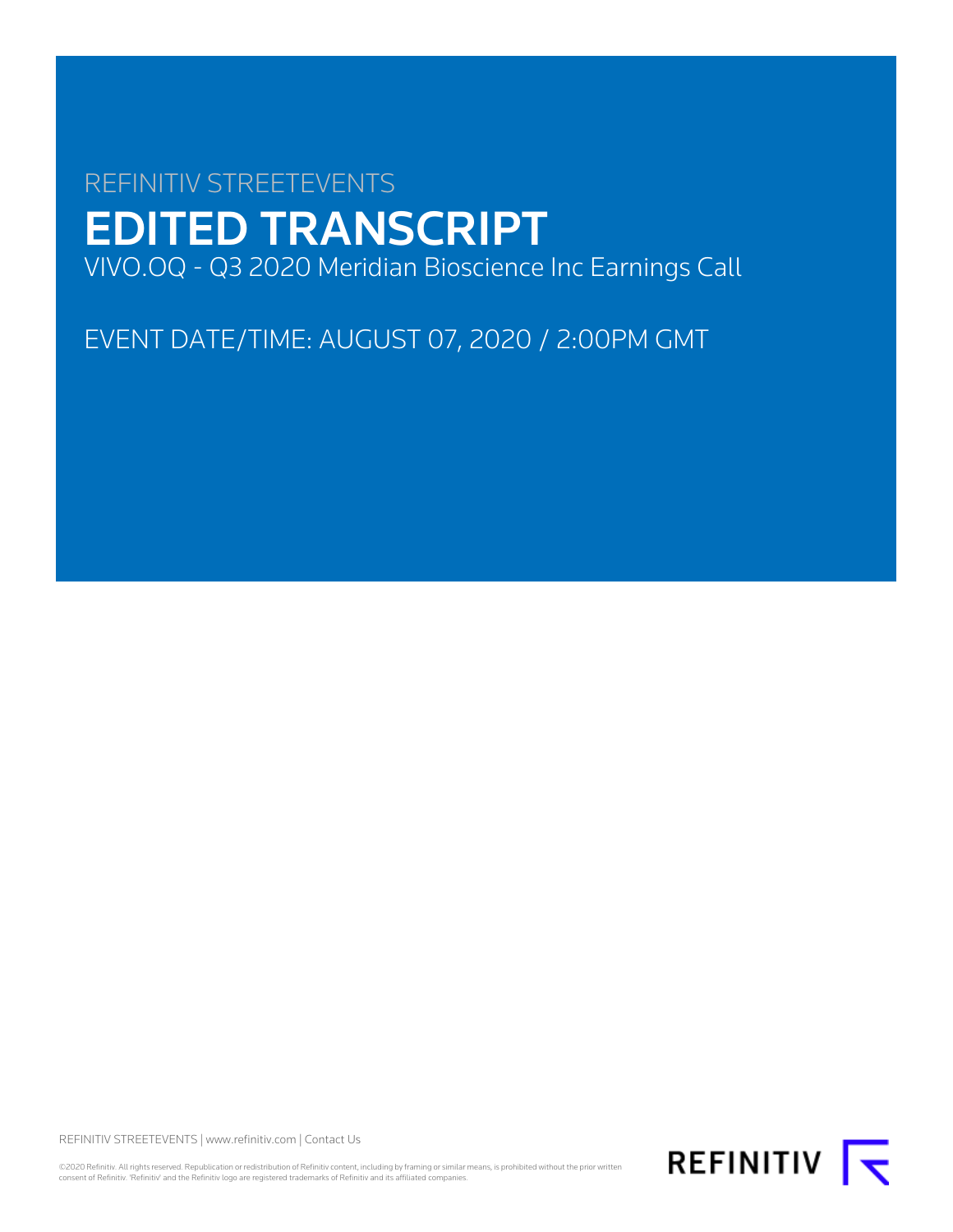## **CORPORATE PARTICIPANTS**

**[Bryan Baldasare](#page-2-0)** Meridian Bioscience, Inc. - Executive VP, CAO, CFO & Secretary

**[Charles Wood](#page-1-0)** Meridian Bioscience, Inc. - VP of Corporate Strategy, Business Development & IR

**[John P. Kenny](#page-2-1)** Meridian Bioscience, Inc. - President, CEO, Executive VP of Diagnostics Business Unit & Director

# **CONFERENCE CALL PARTICIPANTS**

**[Andrew Frederick Brackmann](#page-5-0)** William Blair & Company L.L.C., Research Division - Associate **[Yi Chen](#page-7-0)** H.C. Wainwright & Co, LLC, Research Division - MD of Equity Research & Senior Healthcare Analyst

# **PRESENTATION**

#### **Operator**

Ladies and gentlemen, thank you for standing by and welcome to the Meridian Bioscience Fiscal Third Quarter 2020 Earnings Conference Call. (Operator Instructions) Please be advised that today's conference is being recorded. (Operator Instructions)

<span id="page-1-0"></span>I would now like to hand the conference over to Charlie Wood, Vice President of Investor Relations. Thank you. Please go ahead, sir.

#### **Charles Wood** - Meridian Bioscience, Inc. - VP of Corporate Strategy, Business Development & IR

Thank you. Shelby. Good morning and welcome to Meridian's Fiscal 2020 Third Quarter Earnings Call. With me are Jack Kenny, Chief Executive Officer; and Bryan Baldasare, Chief Financial Officer. Please note that our SEC filings, earnings release and slides to accompany this call are available on our website at investor.meridianbioscience.com. We will post a copy of these prepared remarks after the call.

With regards to our calendar, Jack and Bryan will be participating in the H.C. Wainwright Annual Global Investment Conference in September. The details of that event will be posted to our website as they are finalized. Finally, our Q4 and full year fiscal 2020 earnings call is currently scheduled for Friday, November 13, 2020.

Before we begin today, let me remind you that the presentation and the company's remarks include forward-looking statements. Forward-looking statements are subject to numerous risks and uncertainties, many of which are beyond the company's control, including risks and uncertainties described from time to time in the company's SEC filings. The company's results may differ materially from those projected and note in particular that these forward-looking statements may be affected by risks related to the COVID-19 pandemic.

Meridian makes these statements as of today, August 7, 2020 and undertakes no obligation to publicly update them. Additionally, throughout this presentation, we refer to non-GAAP financial measures, specifically operating expenses, operating income, operating margin, net earnings and diluted earnings per share each on an adjusted basis.

A reconciliation of these non-GAAP financial measures with the most directly comparable GAAP measures and other related discussion are included in our earnings release.

And now I would like to turn the call over to Jack.

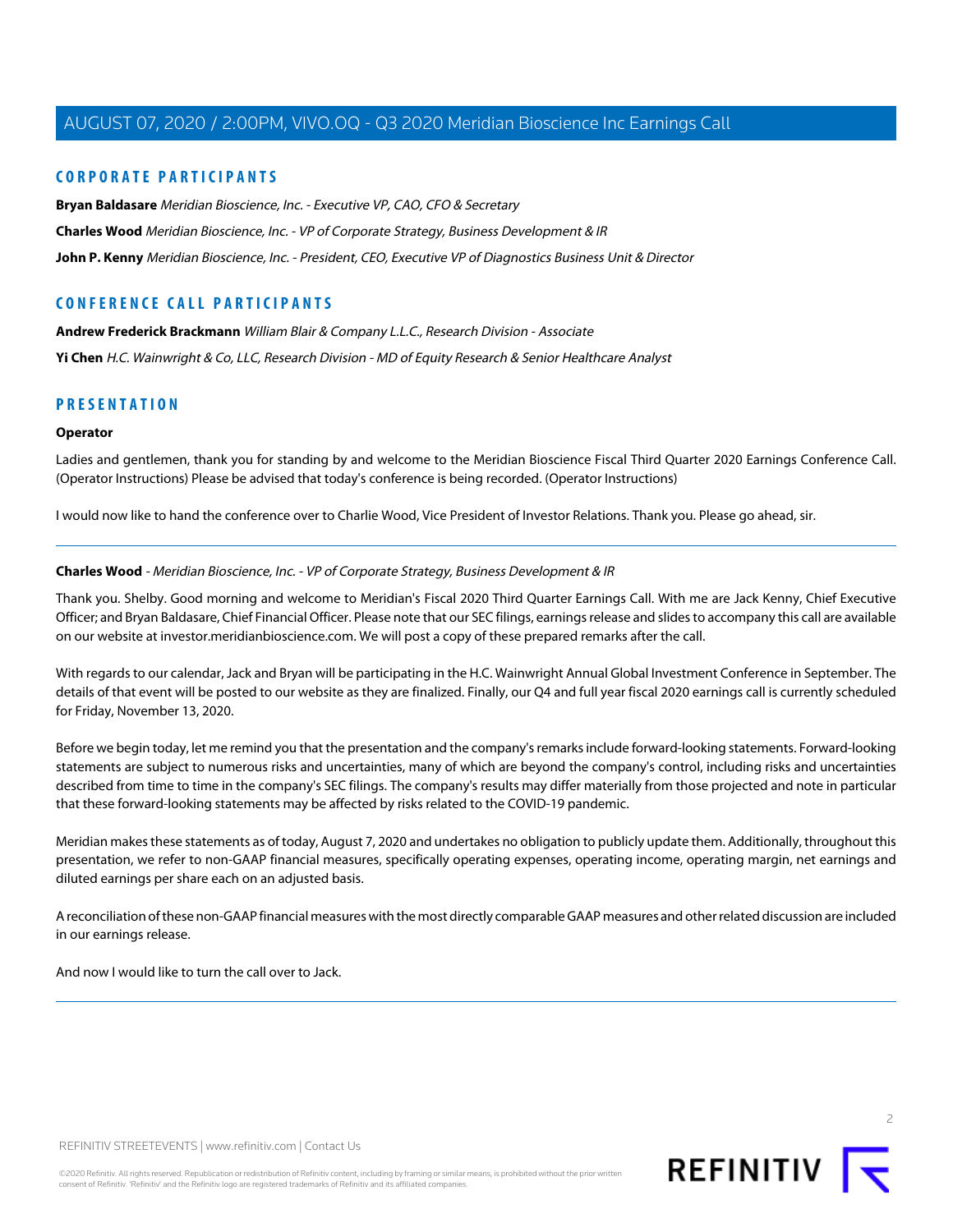#### <span id="page-2-1"></span>**John P. Kenny** - Meridian Bioscience, Inc. - President, CEO, Executive VP of Diagnostics Business Unit & Director

Thanks, Charlie. Q3 was no doubt the most remember in our company's history. In the midst of an unprecedented global health crisis, the diversification of our Meridian business enabled our record-setting performance. We were successful in both keeping our employees safe and delivering flawlessly for our customers, which was our goal heading into this quarter.

As anticipated, Diagnostics has its momentum stagnate as a result of the pandemic with demand at 65% of the same period last year. Meanwhile, demand for our COVID-19 related raw materials contributed to Life Science delivering revenue in Q3 nearly as high as all of last fiscal year. This balance has allowed us to continue investing in all parts of our business, advancing our strategy to position the company well for when the world emerges from the shadow of this challenging time.

While clinical trials were halted for much of the quarter, our R&D teams continue to use new product development initiatives. The Revogene COVID-19 assay achieved design lock and had moved into late-stage development and preparation for a downstream clinical study.

The team remains on track to submit for EUA in early Q1 of fiscal 2021 in advance of the upcoming respiratory season. Development on the GI panel has completed, now entering the validation phase, and the start of clinical trials. On Curian, C. diff clinical trial enrollment started increasing towards the end of Q3 and is gaining momentum. We have begun clinical trials for Campylobacter and started feasibility work on the latest assay added to the pipeline, a combination assay for Strep pneumo and Legionella.

We closed the Exalenz transaction at the end of April and our integration efforts are well underway. Operational leadership from Exalenz remains in place and we have completed the integration of 2 commercial teams under our US based sales leadership. While the limitations on international travel are challenging, the teams are working well together virtually, including collaborating with the broader Meridian executive team as part of our annual strategic planning process.

Our commercial team adapted to the new normal posting BreathID training sessions entirely online and leave the foundation for new virtual sales strategies. Curian receive the CE Mark in June and the platform was officially launched with the first placement. The team also placed the first BreathID Smart System, which received FDA clearance in March.

Engagement with our customers improve throughout the quarter, one example being the award and execution of a new molecular agreement with a national group purchasing organization adding Revogene and is currently -- is current FDA-cleared assays. Life Science continues to outperform our expectations. As expected, demand for molecular products peaked in the quarter, and demand for our key components used in the antibody tests SARS-CoV-2 antigens exploded in the quarter as customers included our products in their EUA and CE Mark assays.

Subsequent to the end of the quarter, we launched a high sensitivity monoclonal antibody pair that can be used by diagnostic manufacturers to develop a much needed rapid antigen tests for COVID-19. While still early in the validation phase, with dozens of our customers, this product could offset some of the expected near-term decline in the demand for the other products while our customers work through their inventory.

<span id="page-2-0"></span>Now I want to hand the call over to Bryan to talk more about the financials for the quarter.

#### **Bryan Baldasare** - Meridian Bioscience, Inc. - Executive VP, CAO, CFO & Secretary

Thank you, Jack. As we reported earlier today, Meridian had the best quarter in the company's history with consolidated revenues of \$85 billion, up 75% from \$48 million in the third quarter of fiscal 2019. Excluding the impact of foreign currency exchange rate changes, revenues were up 76%. This was record revenue for any fiscal quarter driven by Life Science, which also delivered record quarterly revenue. Gross profit margin was 66% in the quarter, up from 58% in the third quarter of last year. Similar to last quarter, this is the blend of a dramatic increase in Life Science gross margin and a reduction in Diagnostics, gross margin, which I will discuss further in the segment review.

On an adjusted or non-GAAP basis, third quarter operating income was \$30 million with a margin of 36%. Adjusted operating expenses were \$25 million, up \$6 million year-over-year. Also on an adjusted basis, non-GAAP net earnings were \$24 million and non-GAAP diluted EPS was \$0.55.

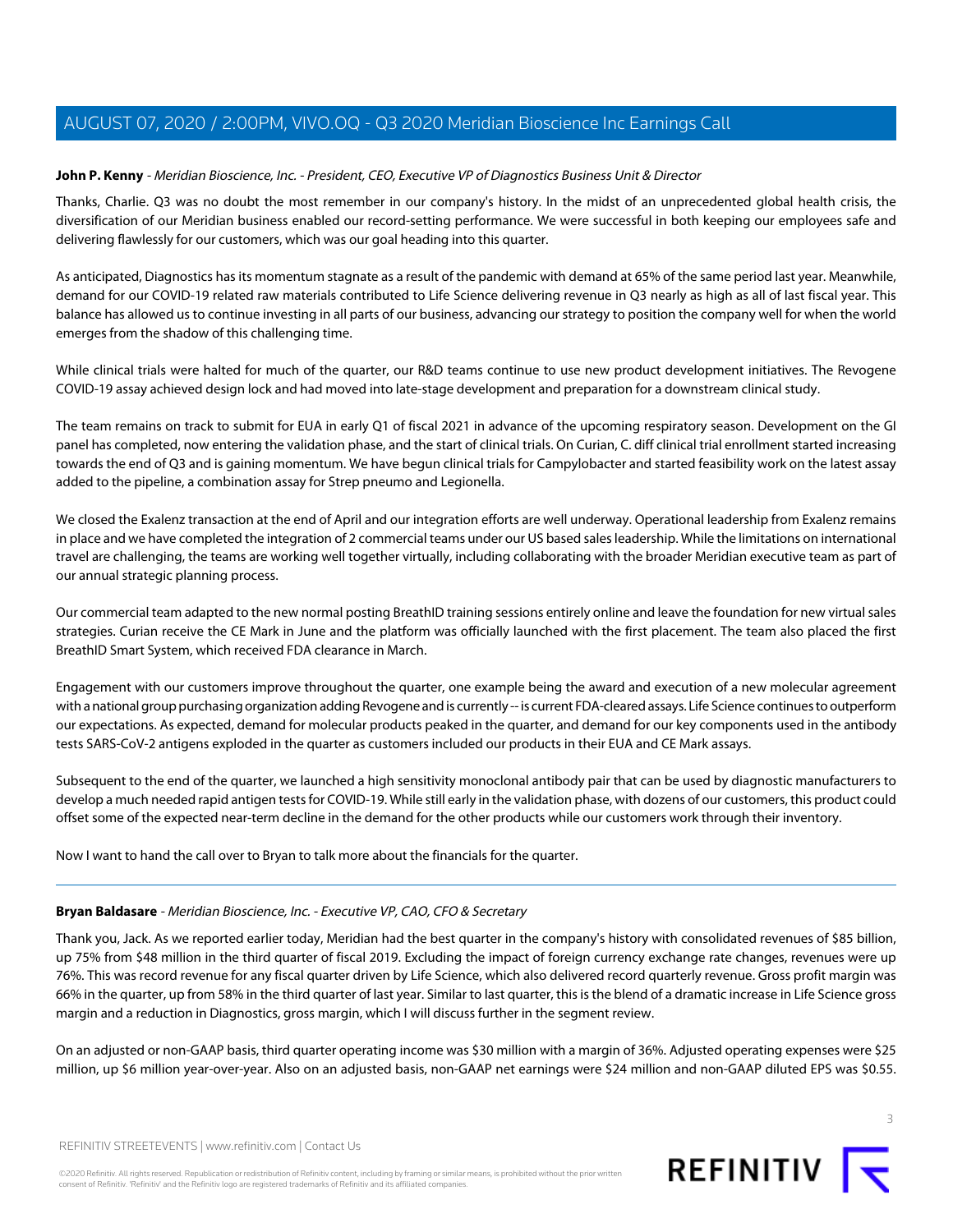The year-over-year increase in operating expenses includes \$2 million in cash incentive comp reflecting better performance relative to plan at this stage of the year versus the prior year.

Additionally, we spent an incremental \$2 million in R&D, primarily on new product development and clinical trials and experienced an increase of \$1 million in purchase accounting amortization from the acquisition of GenePOC late in the third quarter of fiscal 2019 and the acquisition of Exalenz which closed this quarter.

On a GAAP basis, operating income was \$35 million with operating expenses of \$21 million. In addition to the aforementioned operating expense drivers, GAAP operating expenses were impacted favorably by a reduction in the contingent consideration obligation for the acquisition of GenePOC of \$6 million. This adjustment reflects an expected agreement with the former GenePOC shareholders regarding milestone payments that were impacted by the pandemic.

The contingent consideration obligation reduction is partially offset by acquisition-related expenses of \$2 million associated with the acquisition of Exalenz that closed in the quarter. GAAP net earnings were \$28 million and GAAP diluted EPS was \$0.64.

Now let's look at the details of our 2 operating segments. In Diagnostics, revenues were \$22 million, down almost 35% year-over-year with no impact from FX. This decline was primarily attributable to softness in demand across all of our products as a result of stay-at-home around the globe impacting noncritical care diagnostic testing. Ultimately, the impact was not quite as bad as our expectations with our lead products rebounding faster than expected late in the quarter.

While demand is rebounding exiting the quarter, we were still experiencing significant headwinds to demand in most products. BreathID products acquired with our -- acquired with Exalenz contributed over \$1 million in the quarter. In our financials, revenues from BreathID and its H. pylori assay are categorized by platform with nonmolecular assays and by disease state with gastrointestinal assays.

Gross profit margin for the segment was 52% down dramatically from 61% in the same quarter last year. The year-over-year decrease was driven by lower sales volumes and also affected by the continued pricing pressure on our higher margin H. pylori stool antigen products, which we have mentioned in prior quarters.

Diagnostics suffered an operating loss on an adjusted basis of \$7 million as we continue to invest in new product development and commercial excellence programs despite the lower sales level. Diagnostics adjusted operating expenses for the quarter were up \$5 million year-over-year as a result of planned increases in spending on new product development and clinical trials. Cost absorbed from the acquisition of Exalenz and an increase in intangible asset amortization from both acquisitions.

Progress on clinical trials and related product development began to resume late in the quarter, but this spending was still significantly lower than expected. Our Life Science segment recognized revenues of \$63 million delivering nearly as much revenue in the quarter as a delivered in the entirety of fiscal 2019. This performance exceeded our expectations due to robust demand for enzyme mixes used in COVID-19 PCR test and the SARS-CoV-2 antigens used in high volume antibody tests. We estimate that increased revenue from the pandemic was \$48 million, split \$32 million for molecular products (technical difficulty) immuno products.

As expected, we saw molecular revenues peak in the early part of the quarter. Gross profit margin exceeded 70% in the quarter, up from 52% in Q3 of last year. This was the result of continued benefits from the large back sizes for our molecular products which as we stated last quarter does not require a linear increase in cost of goods.

Adjusted operating income was \$40 million, a margin of almost 64%, demonstrating the leverage this business brings when operating at such a large scale. Turning to the balance sheet as of June 30, we had \$63 million in cash and borrowing capacity of \$61 million under our line of credit.

During the quarter, we entered into an interest rate swap transactions to fix an additional \$25 million of our borrowing under the revolver at 2.02%. Combined with the interest rate swaps already in place, \$15 million of the balance outstanding is now fixed at a blended rate of 2.16% for the term of the revolver.

 $\Delta$ 

REFINITIV STREETEVENTS | [www.refinitiv.com](https://www.refinitiv.com/) | [Contact Us](https://www.refinitiv.com/en/contact-us)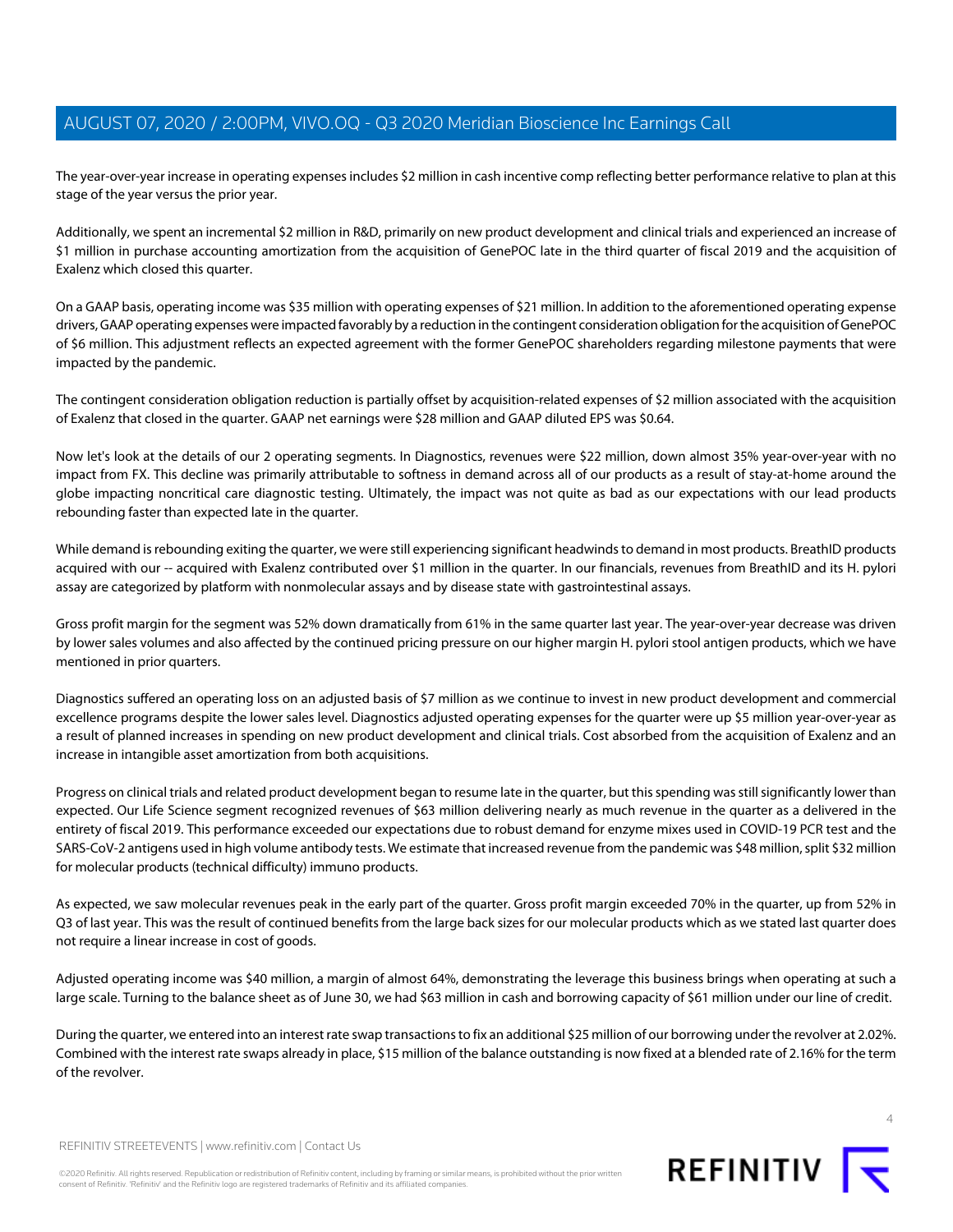Turning to guidance, we had an exceptional quarter exceeding our expectations on a number of fronts. As a result of that performance, we are raising our guidance for the year. We now expect consolidated net revenue for fiscal 2020 to be between 245 and \$250 million, which implies Q4 revenue of \$55 million to \$60 million. As we mentioned last quarter, we expect continued demand for our Life Science products to be higher than normal, but lower than Q3.

Our guidance assumes COVID-19 related sales of \$12 million to \$15 million in the fourth quarter, bringing the total impact for the year to \$65 million to \$68 million. This contributes to full year revenues for Life Science between 127 and \$130 million and implies revenue in Q4 \$29 million to \$32 million. Concerned about supply chain let a number of our customers to secure more inventory than usual, contributing to the record demand in Q3. That, combined with a slower-than-expected ramp of antibody testing will result in lower demand in Q4 as they work through the inventory pushing future demand in the fiscal 2021.

This guidance includes a very limited contribution and sales from our new SARS-CoV-2 antibody pairs used in rapid antigen tests. While there are dozens of customers in the validation phase, it is unclear if any will complete their development and time to place in the bulk orders in the quarter. We expect revenue for the Diagnostics business to be between \$118 million to \$120 million for the full year, which implies \$27 million to \$29 million in Q4. This assumes the diagnostic testing continues to rebound, but still see headwinds of roughly 80% of normal volumes.

The slight reduction from our prior guidance range reflects the loss of revenue, we are expecting from the COVID-19 antibody test, partially offset slightly by more favorable expectations on the rebound of our core Diagnostics business. You should expect the gross profit margin will start to revert back towards normal levels, but still with higher margins for Life Science, offset by lower margins for Diagnostics.

We expect adjusted operating margins for the year of between 22% and 23% and adjusted diluted EPS of \$1 to \$1.5. Based on our year-to-date results, this implies adjusted operating margin for the quarter of between 30% and 16% and adjusted diluted EPS of \$0.12 to \$0.16. And our calculation of diluted EPS we are using 42.8 million shares for Q4 and 42.2 million shares for the full year of fiscal year 2020.

Also of note in this guidance is the inclusion of \$3 million in R&D spend expected in Q4 as spending on clinical trials continues to pick up throughout the quarter. This guidance reflects our current visibility into market conditions and customer order patterns for our products and our current assumptions about the impacts from the resurgence of COVID-19 infections in the US and around the globe.

And now I will hand the call back over to Jack to offer some final thoughts.

# **John P. Kenny** - Meridian Bioscience, Inc. - President, CEO, Executive VP of Diagnostics Business Unit & Director

Thanks, Bryan. For many companies in the healthcare industry without COVID-19 specific products, the June quarter was a real challenge. The results of our Diagnostics segment in the quarter suggests that should have been the case for Meridian as well, but the strength of our diversified business showing through and resulted in the best quarter of our 40 plus year history.

We are trying to maximize our shots on goal during this pandemic. It began with our molecular reagents, which are now included in more than 35 assays. We then launched raw materials necessary for COVID-19 antibody tests and those are now included in over 10 assays. We plan to continue increasing the number of shots on goal through the addition of the antibody pairs used in COVID-19 rapid antigen tests and the introduction of our own Diagnostics test.

We have the opportunity to benefit when any of these assays see strong market demand, giving us scale and geographic reach beyond what we would be capable of otherwise. However, not all of these shots will score, we plan to bring an antibody test to market through a partner, but that partner voluntarily withdrew its EUA application in July and we no longer have plans to sell their kits in the US.

In parallel, we have been looking for another partner to bring COVID-19 rapid antigen test to market and have recently signed an agreement to do so. The test is CE marked and we are in the process of assisting this new partner in submitting their application for EUA and translating the package insert for distribution in Europe. We will initially sell this test under their brand in Europe and expect to switch to a Meridian private label version upon EUA approval. We anticipate submission to the FDA towards the end of this quarter.



REFINITIV STREETEVENTS | [www.refinitiv.com](https://www.refinitiv.com/) | [Contact Us](https://www.refinitiv.com/en/contact-us)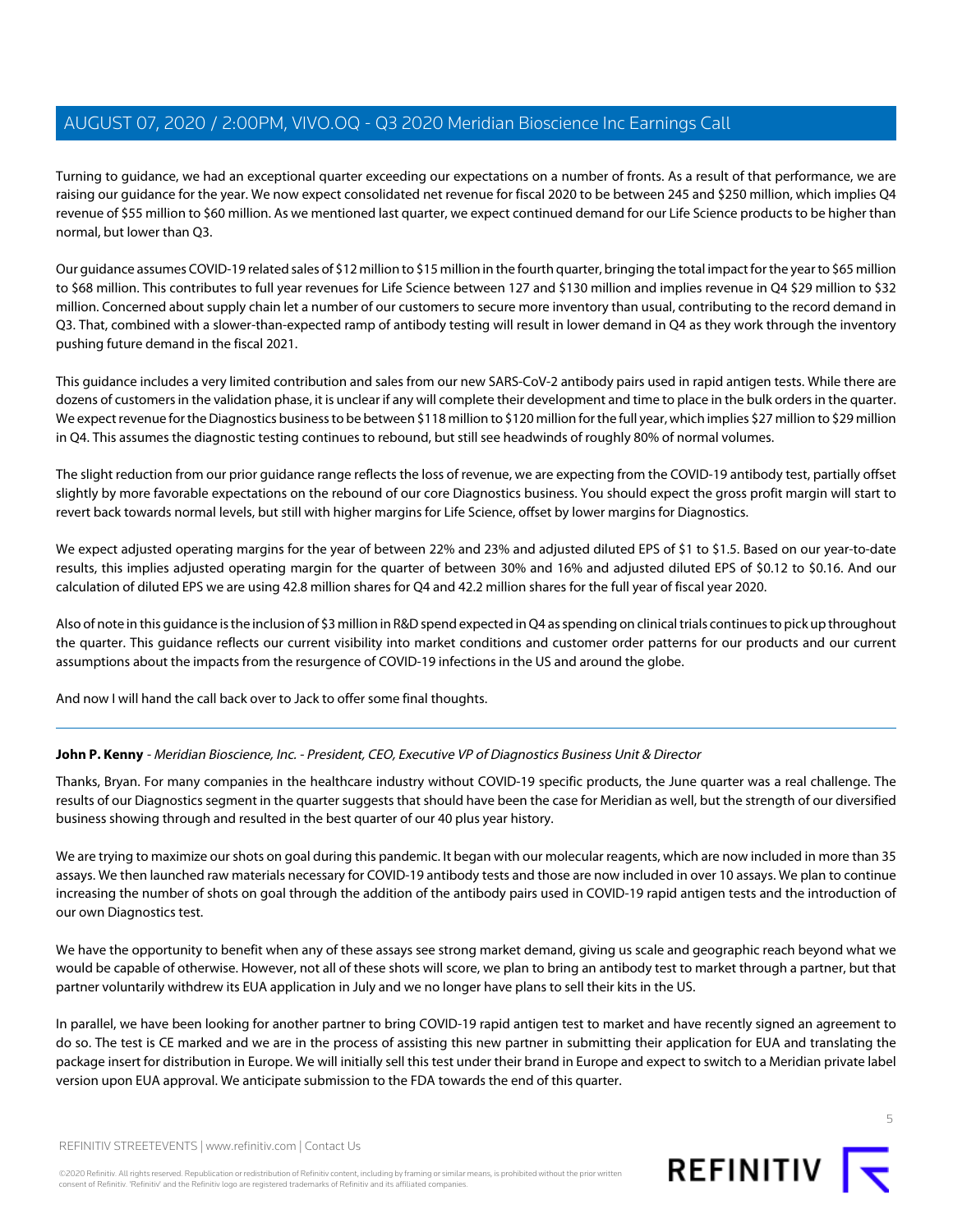So far, these shots on goal have delivered great results, more than offsetting the other market headwinds from this pandemic. Our financial position remain strong, enabling us to continue to invest in the business, both for the near-term impact and long-term growth. The COVID-19 assay on the Revogene and partner immunoassays coupled with our life science reagents should position us well into fiscal 21.

With that Shelby let's open it up now for any questions that they may have.

# **QUESTIONS AND ANSWERS**

#### **Operator**

<span id="page-5-0"></span>(Operator Instructions) Your first question comes from Andrew Brackmann of William Blair.

#### **Andrew Frederick Brackmann** - William Blair & Company L.L.C., Research Division - Associate

So I guess first I'd like to start on the guidance for the fourth quarter, mainly on the COVID piece of the Life Science segment, I know you said your customers are working through some inventory there. But can you give us maybe an idea of how much inventory is still in the channel here and then what are your customers telling you about the burn -- their burn rate through that inventory and any potential reordering here in the back half of the year.

#### **John P. Kenny** - Meridian Bioscience, Inc. - President, CEO, Executive VP of Diagnostics Business Unit & Director

I'll start Bryan and you can wrap around me. So Andrew, we -- as the quarter was going, we did know that we had customers. If you remember when this was all taking off in in the spring, there was a bit of Pandemonium where everybody was trying to secure whatever supplies that they could. And so, we saw immense demand, especially for the molecular products in that April-May time frame and we were able to scale up and to meet the demand and we knew that it was several months' worth of inventory for these types of customers, which is part of the reason why we said in -- as we are doing the April call that that we would expect the Q3 to be bigger than Q4.

And so that happened exactly as we had thought. The thing that happened a little bit different was the antibody testing if you remember in the May-June time frame that the diagnostic companies were scrambling to try to be able to build millions of antibody tests per month. And we were able to supply those customers. We had anticipated the antibody demand would be in Q3. But quite frankly a lot of it in Q4 that it would ramp up in later Q3 and be in Q4. There was such huge demand upfront from those diagnostic companies, a lot of that demand came into Q3. And so that is what really pushed it where we saw some more of that coming in Q4.

Both on the molecular front and the immunoassay front on the antibody front, they do have inventory. We're starting to see customers on the molecular front start to reengage to order again. But it's not in the same crazy environment where they just want to do it, they have a better understanding of kind of the supply that they want going forward.

So we are starting to have customers re-engage with us and that starting to be the case. We're optimistic, it will see orders here in Q4, but quite frankly it will continue on into Q1, assuming the pandemic goes the direction I think everybody sees it going.

The antibody tests are a different story. The antibody tests they are stocked up, they build capacity and do millions of millions of tests. And as you know the antibody test at the end user level did not get out of the gates as fast. We think antibody testing will be relevant in the future. And we think it'll be an important task, so we think that will start to see demand for that again in in fiscal 2201, but we don't expect significant sales on that front, in Q4.

Bryan, If you want to add to that.

REFINITIV STREETEVENTS | [www.refinitiv.com](https://www.refinitiv.com/) | [Contact Us](https://www.refinitiv.com/en/contact-us)

©2020 Refinitiv. All rights reserved. Republication or redistribution of Refinitiv content, including by framing or similar means, is prohibited without the prior written consent of Refinitiv. 'Refinitiv' and the Refinitiv logo are registered trademarks of Refinitiv and its affiliated companies.

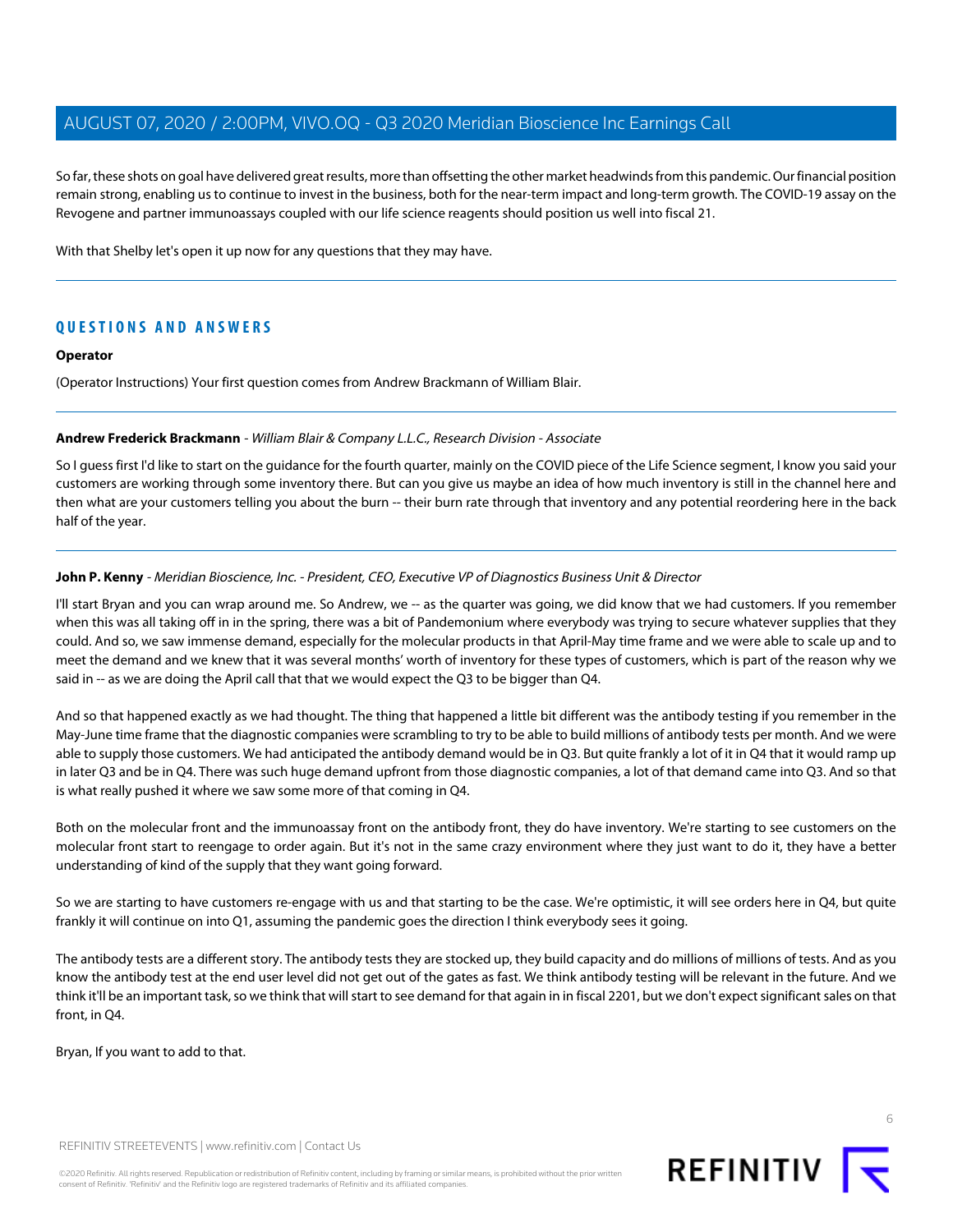## **Bryan Baldasare** - Meridian Bioscience, Inc. - Executive VP, CAO, CFO & Secretary

The only thing that I would add to that Andrew is that I think we believe we are well positioned as a reagent supplier whether it's molecular or immunoassay reagents for antibody tests or rapid antigen tests. We believe we're well positioned to supply the market. So we do see a little bit of a dip here in Q4, as they go through that and the antigen testing would be the thing that would make a difference. But it's hard to predict when customers if they validate a test. They have to go through EUA submission. They have to ramp up. We just, --we're optimistic, but the timing of that is not clear at this point in our guidance reflects what we have clarity on.

#### **Andrew Frederick Brackmann** - William Blair & Company L.L.C., Research Division - Associate

Okay, perfect. I appreciate all that color. I have some follow-ups on the antigen products here in a moment. But maybe I guess sticking with the theme about sort of the market evolution here, you guys have a pretty unique visibility into different geographic trends here. So maybe I guess the question is, can you talk about how you see the market evolving across the different geographies that you play in here in Europe more prone to using one type of product versus another and then how does that impact your business here as we think about the next few quarters.

#### **John P. Kenny** - Meridian Bioscience, Inc. - President, CEO, Executive VP of Diagnostics Business Unit & Director

So Andrew, we figured that there would be questions on that front. We have in our slide deck. If you go to, I think it's near the last slide, Charlie. One of the last slides actually talks to this topic, the clip note that I would give you is that from a PCR standpoint on the molecular front, we have much more exposure in Europe and then in Asia than we do in the United States. We have some placements with companies here in the United States. But our exposure was stronger in Europe, primarily and then a bit in Asia as well.

On the antibody fronts, really many cases global companies for the antibody test, but it was really more a US based company and many fronts less exposure in Europe and really not much exposure in the rest of the world. So it is different geographically if you look through that. We have seen -- if you look at the cases in Europe, they have not seen the same spike, that they had in the US although they are starting to talk in the UK in other areas of a second wave truly coming in Europe. So as that second wave that hits in Europe as anticipated, we would anticipate to see increased demand on our molecular front for that type of testing.

So I think the slide that we have there will walk you through that, but -- Bryan if there's anything I want to add to that.

# **Bryan Baldasare** - Meridian Bioscience, Inc. - Executive VP, CAO, CFO & Secretary

I think that's well said.

# **Andrew Frederick Brackmann** - William Blair & Company L.L.C., Research Division - Associate

Okay, perfect. I'll be sure to take a look at that. And then I guess wrapping up here. And switching to the diagnostic testing opportunity, we'll first -- I know you mentioned some of your customers are validating your antibody pair product, but can you maybe talk about some early performance metrics of those products that you're seeing. And then secondly, as you think about making these partnership and bring it then private label. Can you, can you give us an idea of early sensitivity and specificity metrics of that product in your confidence and bringing that through FDA -- a process?

#### **Bryan Baldasare** - Meridian Bioscience, Inc. - Executive VP, CAO, CFO & Secretary

I can give a -- you can give you some color. I'll start with the antibody pairs, Andrew. So the antibody pairs, as we said, we have dozens of customers that are testing that product. Lourdes and team on the Life Science side have been very enthusiastic because the feedback from customers has been very strong that the performance of these antibody pairs is doing very, very well.



7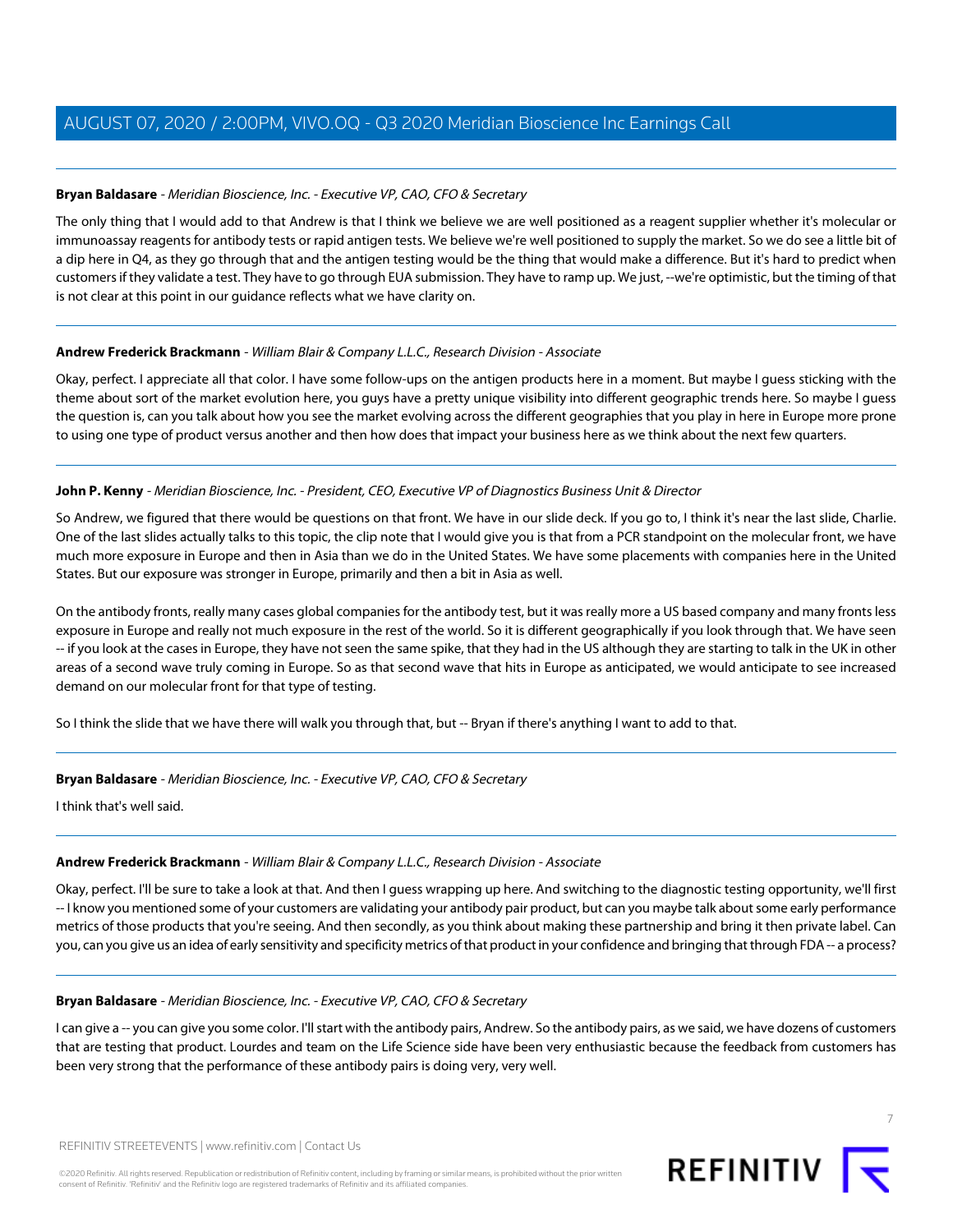Comments from several customers that they're developing their test that they are very pleased with the performance versus the products that are out there. So I would say that we have strong confidence in the antibody pairs. The question is obviously how many of those customers -- coming to this companies are effectively able to get through the EUA process and so that's a little bit of the wild card. But we have a lot of shots on goal there. So we feel very good.

In regards to the -- one that we partnered with on the Diagnostics front, it is using the antibody pairs that we've talked about which we have high confidence in, so that was part of it. We wanted to use a product that we felt best about and I would describe the performance that we've seen to be equal to or better than what is published from the BD's and quite else of the world that are the first ones out there, so we think that this will be a very strong offering.

Obviously, we've got a -- we'll begin selling this product at CE Mark later this quarter. So the produce is CE approved, so we'll go into Europe with this product. Probably late part of this quarter and the goal would be as we get into Q1 of next year hopefully we have -- they'll have EUA submission will be able to begin bringing that product into the US. But this product also will not require an instrument the, the quid L version and the BD versions both our instrument required. And so this will be ability for a rapid test, you don't need an instrument as well, which we think we'll, we'll be pretty attractive out in the marketplace.

## **Andrew Frederick Brackmann** - William Blair & Company L.L.C., Research Division - Associate

Okay, perfect. And then just last one on that, for the manufacturing capacity that you have on that side of things, can you just walk us through how the manufacturing of that product will work? Will that be partner, would that the you guys. And if it is you guys, can you talk about the capacity that you have to manufacture, test.

## **John P. Kenny** - Meridian Bioscience, Inc. - President, CEO, Executive VP of Diagnostics Business Unit & Director

For the rapid antigen. We selected a partner that we felt number one had a strong product right using the antibody pairs in a strong product, but also one that had the capacity that we felt needed because as you know -- this is of strong demand and this is a -- the partner that we've chosen does have the capability of making a high number million per week or more type of test capability. So that was one of the attractive things of selecting their partner.

So we decided in that case to do it with the partner versus ourselves where it would have been harder for us to ramp up the capacity at the level that these folks have. So high quality product that they had but in addition to that the ability to ramp up the manufacturing were the 2 reasons why we did this partnership with the third-party on the rapid antigen tests.

#### <span id="page-7-0"></span>**Operator**

(Operator Instructions) Your next question is from Yi Chen of H.C. Wainwright.

# **Yi Chen** - H.C. Wainwright & Co, LLC, Research Division - MD of Equity Research & Senior Healthcare Analyst

So first question, I know you mentioned that your customers is working through the inventory, but do you think that the COVID-19 related growth is somewhat handicapped by shortages in other testing supply such as RNA extraction kits?

**John P. Kenny** - Meridian Bioscience, Inc. - President, CEO, Executive VP of Diagnostics Business Unit & Director

So we -- we have heard the concern of people that do the RNA extraction kits capacity issues impact our customers, we have not had significant feedback from our customers that the lack of those RNA extraction kits is impacting them. With that said, theoretically if they can't do the extraction, then it would impact our ongoing purchases, but we have not had significant feedback from customers of that being a limiting factor at this point.

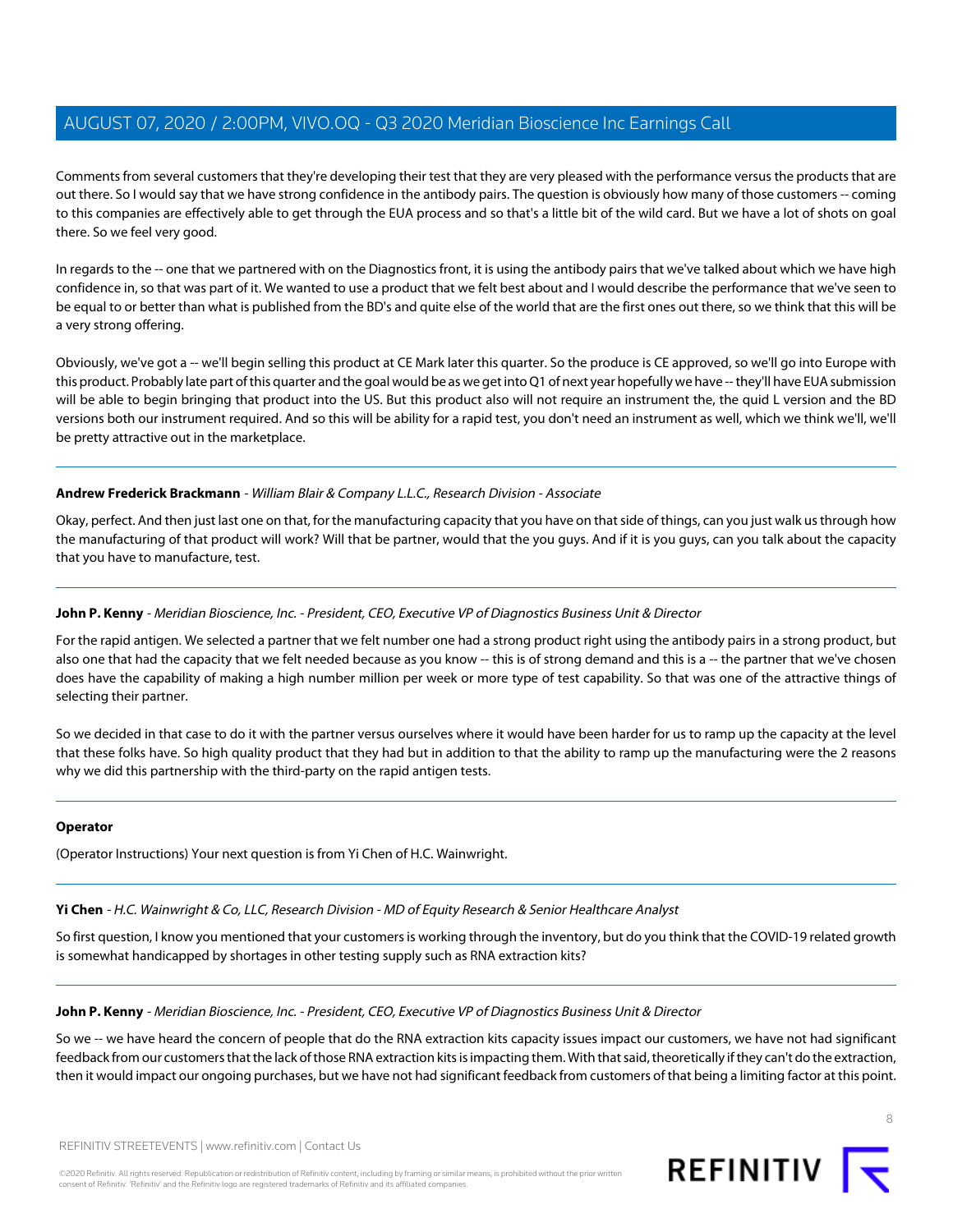#### **Yi Chen** - H.C. Wainwright & Co, LLC, Research Division - MD of Equity Research & Senior Healthcare Analyst

Got it. Thank you. And do you think the fiscal fourth quarter, as you've got it was serve as a baseline to understand quarterly Life Science revenue going forward in fiscal 2021?

#### **Bryan Baldasare** - Meridian Bioscience, Inc. - Executive VP, CAO, CFO & Secretary

So Yi, this is Bryan. I think it's still probably a little early for that. And the reason I say that is we have a line of sight into current orders that we're trying to satisfy over the next several weeks. But I think there is still some to play out here from a supply standpoint in the different market channels. So we'll likely have more to say on that particular question when we do guidance for fiscal 2021. We are trying not to get out over our skis if you will, in terms of how we're guiding around the business right now.

#### **Yi Chen** - H.C. Wainwright & Co, LLC, Research Division - MD of Equity Research & Senior Healthcare Analyst

Okay. Thanks. And my last question is in the current quarter, have you observed any signs or indicators showing that the Diagnostics segment could resume grows as hospitals and labs that on the longer COVID-19 hotspots and start to resume their daily activities?

#### **John P. Kenny** - Meridian Bioscience, Inc. - President, CEO, Executive VP of Diagnostics Business Unit & Director

We absolutely have started to see signs of rebound in the Diagnostic business. The initial sign we mentioned was under LeadCare. We started to see it in June where the LeadCare business started to rebound and started to move closer to normal and that has continued on in the early part of this quarter.

I would say that the general business has been improving and we have seen improvement as of late even in the early part of this quarter, which is kind of helped us towards our guide of 80% for the Diagnostic business. We are starting to see significant increased interest from customers in regards to Revogene having to do a bit with the EUA submission that we intend to do in the fall but also quite frankly with some customers that are in need of other products and other companies, because they are so focused on COVID are not able to supply reagents consistently.

So we have a significant demand increase recently on our Revogene product as well, which is another good leading indicator for us on the Diagnostic business.

#### **Operator**

There are no other questions in queue.

#### **John P. Kenny** - Meridian Bioscience, Inc. - President, CEO, Executive VP of Diagnostics Business Unit & Director

Thank you. o before we close as we close this call, I want to take a second to thank our long-term shareholders for their belief and trust in our business over the long term, but also to welcome the large number of new shareholders have decided to invest in Meridian. We truly believe that Meridian's best days remain ahead of us and we look forward to consistently delivering on our promises to our shareholders, both in the near term and in the long term.

Thank you all for joining our call today and we look forward to speaking to you again next quarter. Have a good day.